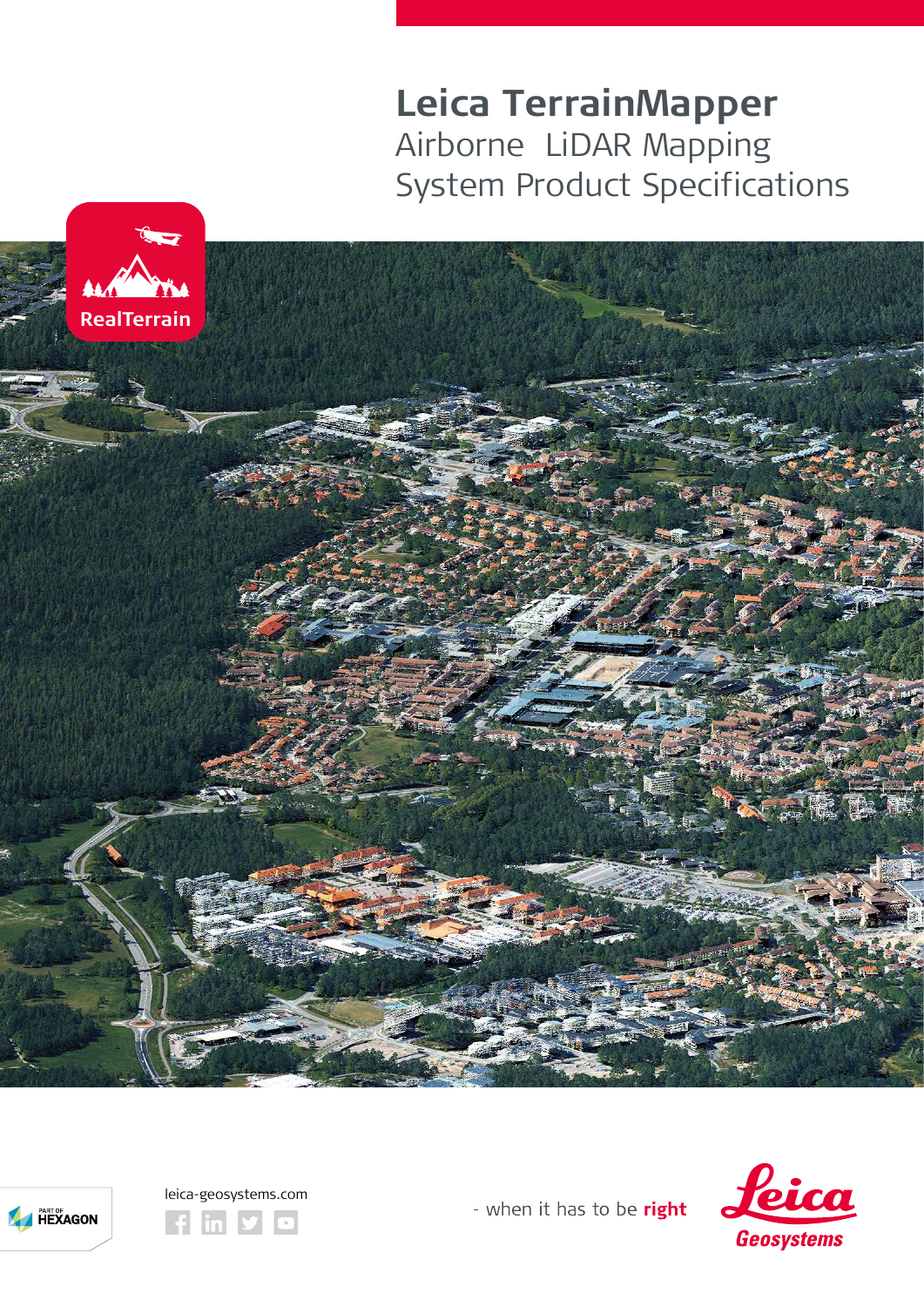# **Leica TerrainMapper Product Specifications**

### **Overview**

Leica TerrainMapper is a compact laser-based system designed for the acquisition of high-density topographic and return signal intensity data from a variety of airborne platforms, at flying heights up to 5500 m AGL. The data is computed using digitised return signal waveforms from which range and return signal intensity measurements are derived in real time and recorded in-flight along with position and attitude measurements from an airborne GNSS/inertial sub-system. The TerrainMapper falls into the category of airborne instrumentation known as LiDAR (LIght Detection And Ranging). This document establishes the minimum requirements for the Leica TerrainMapper, referred to as "the system" herein.

## Basic Design

**Operating Principle:** By measuring the location (latitude, longitude and altitude) and attitude (roll, pitch and heading) of the system, the distance to ground and scan angle (with respect to the base of the scanner housing), a ground position for the impact point of each reflected laser pulse can be determined. Return signal waveforms are analysed in real time, return signal timing derived and stored. The peak signal intensity attribute allows the creation of georeferenced images in addition to providing the intensity characteristic for each point in the point cloud. Finally, complete waveforms for each received return pulse can also be stored at sub-sampled rates.

**What is included:** The system is a turn-key airborne LiDAR mapping system and includes all required airborne equipment and software needed for mission planning, system operation, post-flight processing and output data generation. The system includes the needed modules of the Leica HxMap post-processing software suite necessary to produce latitude / longitude / elevation / intensity point cloud output. Additional modules are available for processing of data from the optional medium-format camera.

**Available Variants:** The system is available in two variants, TerrainMapper-L and TerrainMapper-LN. TerrainMapper-L provides the LiDAR scanner and a webcam for in-flight monitoring of the terrain below and for recording of webcam images to assist in postflight analysis. TerrainMapper-LN provides a CH82 nadir camera in place of the webcam used in TerrainMapper-L. The CH82 camera allows collection of high-resolution daytime images with 4-band output (RGBN). For both TerrainMapper-L and TerrainMapper-LN, both image and LiDAR data are stored on a single storage media.

**Standard Components:** The system consists of the following physical assemblies:

- **TerrainMapper-L or TerrainMapper-LN Pod**
- CCxx Camera Controller
- **OC60 Operator Interface**
- **IS40 Stand for OC60**
- **PD60 Pilot Interface**
- Leica PAV100 stabilised platform for TerrainMapper Pod
- **185 mm and 50 mm height adapters, as needed for** setting optimum pod height
- Vibration-isolated platform for Camera Controller
- GNSS + GLONASS antenna
- **Interconnecting cables**

### TerrainMapper Pod

The Pod Assembly contains the Scanner Assembly and either webcam or medium-format camera head.

The scanner produces controlled movement of the transceiver aim point by a Risley prism refractive scanner. The aim point of the laser output (relative to the scanner housing) is determined by a high accuracy optical angle encoder that measures the rotary position of the scanner's two scan wedges. The scanner is protected by a rigid optical window at the bottom of the TerrainMapper Pod.

The following major components form the Scanner Assembly:

**Laser:** The laser produces output laser pulses using a diode-pumped transmitter. It also contains an optical trigger output and fiber-linked beam expansion / collimating optics.

**Laser Output Periscope:** An optical periscope brings the laser output to the centre of the scan wedge assembly.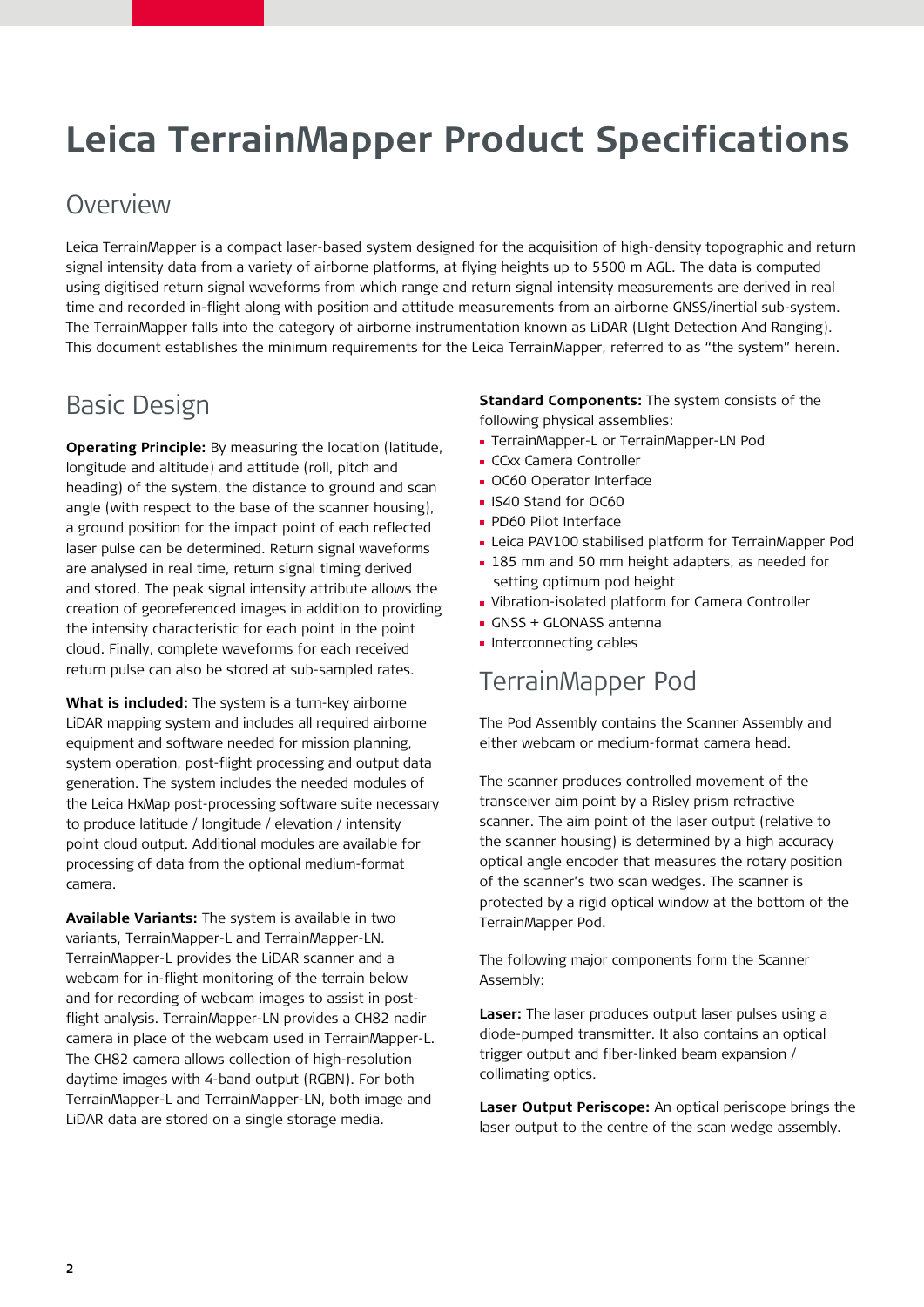

Fig. 1: Bridge and Ravine, St. Gallen, CH, acquired from 1000 m AGL at 130 knots & 20° FOV; 50 points/m<sup>2</sup>

**Receiver:** The receiver collects optical trigger output and detects laser pulses reflected by terrain below the aircraft.

**Scanner Mechanisation**: A high-performance servocontrolled motor assembly is used to rotate the scanner's two scan wedges.

**Scan Wedge Assembly:** A dual-wedge Risley prism scanner is used allowing user-selected fields of view from 20 - 40 degrees at altitudes to 5500 m AGL.

Other components in the TerrainMapper Pod include the following:

**Scan Motor Controller:** A servo motor controller is provided that allows scanning at rates as high as 9000 RPM (150 Hz scan rate, or 300 scans per second).

**Digital Camera (webcam):** For TerrainMapper-L, an XGAresolution (1280 x 960 pixel) digital camera is included in the scanner. This integrated camera allows a real-time view of the terrain below the aircraft, as well as providing recorded images at fixed intervals. The images can also be displayed post-flight using the associated Leica HxMap processing software.

For TerrainMapper-LN, the CH82 Camera Head is mounted in place of the webcam. A choice of 50 mm or 80 mm lenses is offered.

### Leica PAV100 Stabilised Platform

The Leica PAV100 provides stabilisation of the TerrainMapper Pod to ensure that the sensor remains pointed in the nadir direction.

## CCxx Camera Controller and Mounting Plate Assembly

The Camera Controller contains assemblies responsible for system control, position and orientation measurement and raw data recording. The following major functions are provided by the Camera Controller:

**NovAtel SPAN GNSS/IMU Sub-system:** This sub-system provides and records master timing and aircraft position / attitude information using a GNSS receiver, a high-accuracy IMU (mounted inside the TerrainMapper Pod) and an integral processor. The NovAtel SPAN sub-system records raw GNSS/ IMU data via the data logging function provided inside the Camera Controller.

**Data Logging:** This portion of the Camera Controller stores output from the LiDAR Scanner, SPAN and webcam / medium-format camera, including GNSS timing and position, unprocessed IMU data, pulse timing, return signal waveform attributes, synchronisation data and scanner position information, and raw images for later processing. The data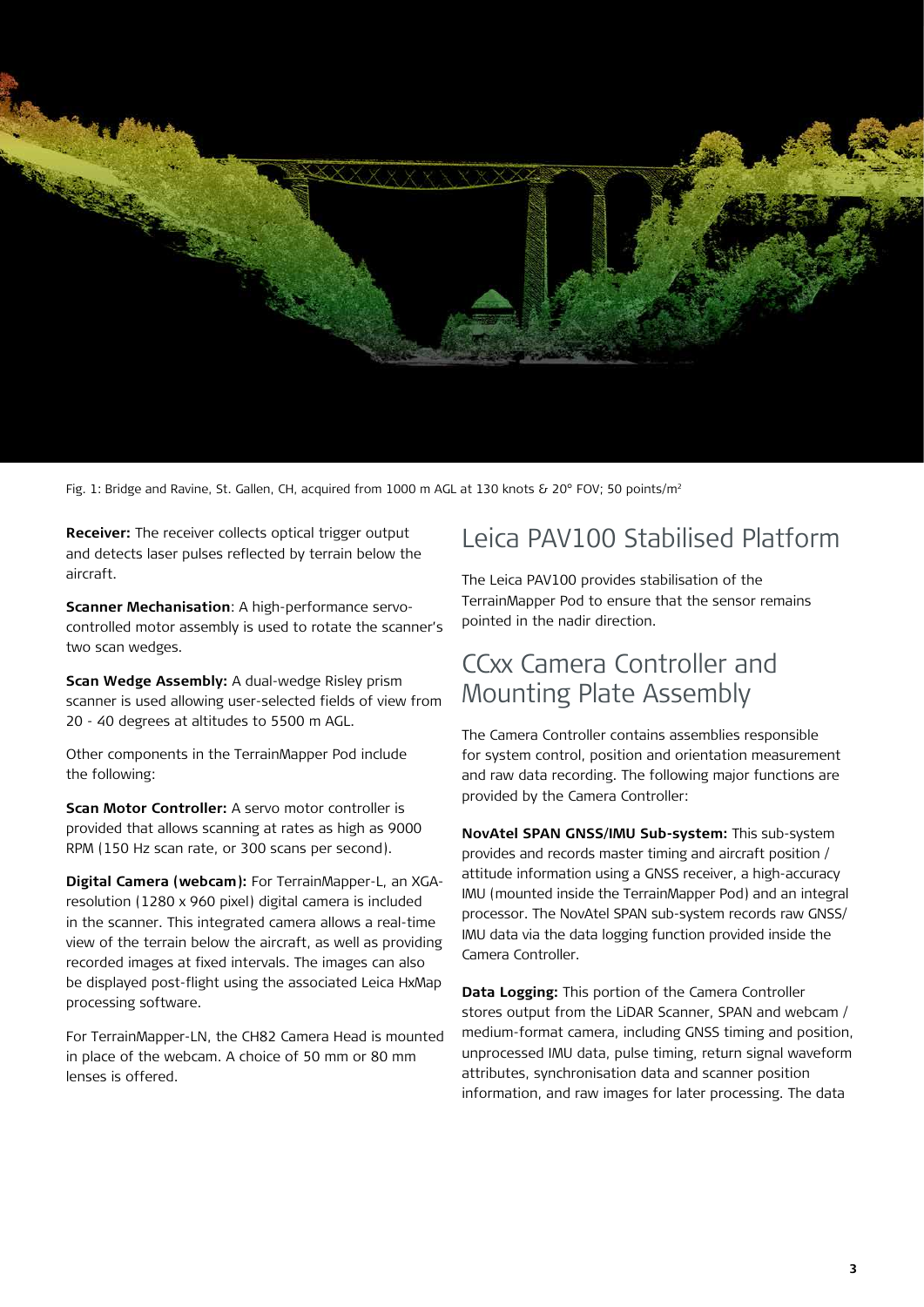is stored on a removable solid state disc (SSD) in the MM30 removable drives. Four MM30 drives are supplied with the system allowing rotation of storage media from the field back to the processing centre.

**Data Storage:** All flight data are stored on the MM30 removable drives.

**Interface Plate:** A vibration-isolated interface plate is provided to allow Camera Controller mounting to aircraft.

### OC60 and PD60 User Interface Hardware

The OC60 and PD60 provide airborne-qualified, outdoorreadable display platforms for operator interface and flight navigation software, respectively. The operator interface software provides a graphical user interface for system set-up, operation, monitoring and flight navigation.

**OC60 Operation Controller:** Primary input to the operator interface software is via the OC60's large touchscreen display. The OC60 display unit is installed via a VESA-standard mounting hole pattern. This mounting surface allows mounting on user-provided brackets, or on the optional IS40 pedestal or PHT50 holder.

**PD60 Pilot Display:** The primary navigation display for the system is the PD60. The compact display with "hot keys" allows ready switching between available navigation views. A VESA-standard mounting hole pattern is provided, allowing mounting on user-provided brackets.

# Workflow Software

The workflow package addresses all project phases from planning through processed data delivery. The following software is included with the system:

#### **Leica MissionPro Flight Planning and Evaluation**

**Software:** Calculates optimal flight line layout and embeds layout and optimised system settings in a flight plan database file for transfer to system.

**AeroPlan:** This proprietary mission planning template is a subset of Leica MissionPro Flight Planning and Evaluation Software and is provided to aid users in determining proper system set-up and flight line spacing.

#### **Leica FlightPro Sensor Control and Flight**

**Management Software:** Accepts flight plan database files from MissionPro and provides aided navigation for pilot and automatic or manual system operation for the system operator.

#### **NovAtel Inertial Explorer GNSS/IMU Processing**

**Software**: Combines GNSS base station data with NovAtel SPAN airborne GNSS data to provide a DGNSS or PPP aircraft position solution; combines the DGNSS solution with raw IMU data from the TerrainMapper Pod to provide smoothed position and orientation data. Post processed output features a "tightly-coupled" solution, allowing steep bank angles during turns.



Fig. 2: Leica TerrainMapper mounted in Leica PAV100 Gyro-Stabilised Sensor Mount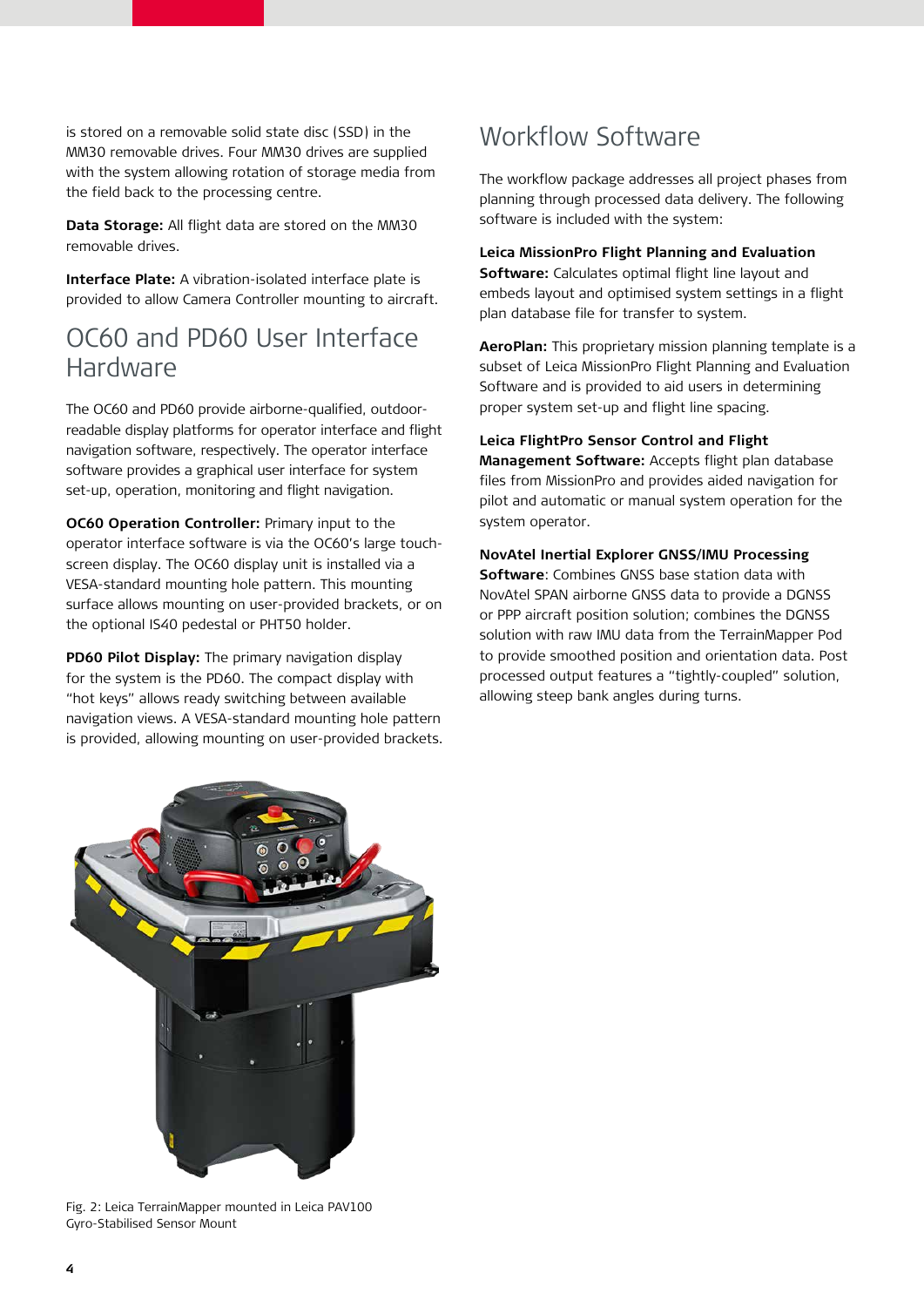# Technical Specifications

**Critical Item Definition:** The system consists of all hardware and software necessary to meet the specifications herein. All assemblies are designed for rugged environments sustained on unpressurised light aircraft. As such, the system is capable of operation while being subjected to variations in temperature, humidity and altitude experienced in-flight. In addition, surfaces of the system exposed during flight are capable of operation during exposure to precipitation and blowing dust.

**Physical Requirements:** The system is within the following envelope dimensions, as shown in the TerrainMapper Installation Information, document 872383. The standard configuration for the Camera Controller is a rackless assembly on a vibration-isolated interface plate assembly.

#### **TERRAINMAPPER POD ASSEMBLY DIMENSIONS (-L, -LN):**

| Length                                                | 16.06" (408 mm)   |
|-------------------------------------------------------|-------------------|
| <b>Width</b>                                          | 16.06" (408 mm)   |
| Height                                                | 29.41" (747 mm)   |
| <b>MAXIMUM WEIGHT:</b>                                |                   |
| TerrainMapper Pod (-LN, 50mm lens, with<br>CNUS5 IMU) | 90.8 lb (41.3 kg) |

### Mounting

**TerrainMapper Pod:** The TerrainMapper Pod is mounted to the aircraft using the included PAV100 stabilised mount.

**Camera Controller:** The Camera Controller is normally mounted using the included 783453 vibration isolated interface plate assembly. If mounting in a usersupplied vibration-isolated platform is desired, the Camera Controller can be mounted using features for this purpose supplied on the bottom of the Camera Controller.

**Operator Interface:** The Operator Interface is designed for mounting to sturdy horizontal or vertical surfaces using the VESA-standard mountings provided for attachment to user-supplied brackets, to the optional IS40 mounting pedestal or to the optional PHT50 holder. Mounting for this assembly should be provided by the user in an appropriate fashion to minimise strain on the high-density electrical connectors used for interface between the Camera Controller and the OC60 Operation Controller, and to minimise movement of the assembly or cables when exposed to atmospheric turbulence during flight.

**Pilot Display:** The Pilot Display is designed for mounting to sturdy horizontal or vertical surfaces using the VESAstandard mountings provided for attachment to usersupplied brackets. Mounting for this assembly should be provided by the user in an appropriate fashion to minimise strain on the high-density electrical connectors used for interface between the Camera Controller and the PD60 Operation Controller, and to minimise movement of the assembly or cables when exposed to atmospheric turbulence during flight.



Fig. 3: Leica TerrainMapper showing camera head Leica RCD30 CH82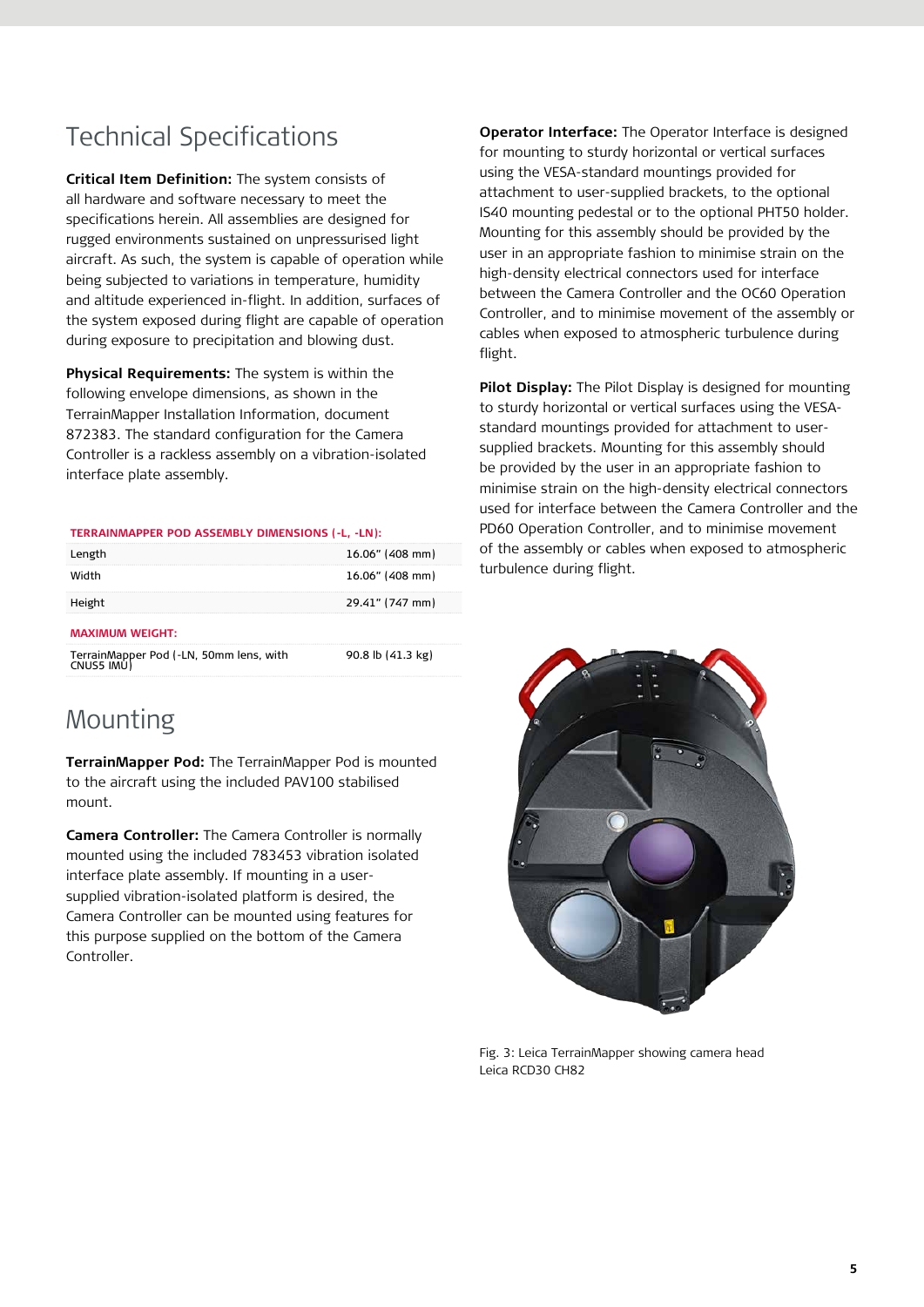### Performance Requirements

**Flying Height:** The maximum recommended flying height for the system is approximately 5500 m AGL. Figure 4 describes the maximum pulse rate for target detection as a function of flying height. Recommended minimum range is 300 m.

**Field of View (FOV):** System FOV is adjustable over the range of 20 - 40 degrees, in 1-degree increments. Contact Leica Geosystems for inquiries regarding maximum unvignetted FOV for installation in specific aircraft.

**Scan Pattern:** The system provides 3 scan patterns, all in a plane nominally parallel to the base of the pod, nominally centred about nadir:

- Conical (circular) scan: with data collection on both forward-looking and aft-looking directions
- Quasi-sinusoidal scan: with data collection on both left bound and right-bound scans
- "Flower" scan: with continuous data collection

**Scan Rate:** Maximum scan rate of 150 Hz can be achieved regardless of FOV for conical and sinusoidal scan patterns. For "flower" scan pattern, the total duration of one "flower" scan depends on the settings used for the two scan wedges. The scan rate (cycle rate in Hz) is userselectable from 1500 - 9000 RPM (25 - 150 Hz) in 1 RPM increments via the graphical user interface. A minimum scan rate of 3600 RPM must be used for FOVs less than 40 degrees.

**Roll Stabilisation:** Automatic stabilisation is provided by the PAV100 stabilised mount, in roll, pitch and heading directions. Refer to PAV100 literature for specifications.

**Illuminated Footprint:** Output beam divergence is 0.25 mr nominal, measured at the 1/e<sup>2</sup> point. For reference, this is equivalent to approximately 0.15 mr measured at the 1/e point.

**Pulse Rate:** The maximum achievable pulse rate of the system is related to the maximum flying height to be encountered. Figure 4 summarises maximum pulse rates at various flying heights, assuming a 40-degree FOV. The range of pulse rate values is from 200,000 Hz - 2,000,000 Hz in 100-Hz increments.

**Multiple Pulses in Air:** The system is equipped with a gateless Multiple Pulses in Air (MPiA) feature, which allows increased maximum pulse rates over that offered by gated MPiA systems when any significant terrain relief is encountered. Up to 35 simultaneous MPiA zones can be accommodated per flight line. Maximum achievable pulse rates are shown in figure 1 and apply so long as no more than 35 MPiA zones are encountered within the flight line. Processing software must automatically determine the proper zone for any return pulse. There is no loss of point density in the transition area between adjacent MPiA zones.

**Target Detection Rate:** The system is capable of detecting 90% of targets having at least 10% diffuse reflectivity and fully intercepting the laser footprint. Return reflection for targets with less than 10% diffuse reflectivity may not produce adequate signal strength and may result in "drop-outs". The ability to measure range associated with a given return is dependent on the surface having adequate reflectivity and intercepting a sufficient portion of the laser footprint. Targets intercepting less than the full laser footprint will require proportionally higher reflectivity for successful detection.

**Multiple Target Detection:** The system is capable of detecting up to 15 returns for each outbound laser pulse, provided each reflecting surface results in adequate signal strength for detection.

**Minimum Vertical Separation:** The minimum vertical separation (range separation) that can be detected on a given outbound laser pulse is 0.5 m.

**Multi-Return Intensity:** Systems are shipped with a multiple-return intensity measurement feature. With this feature, the sizes of the reflected returns at various elevations are measured in addition to the distances to each reflecting surface measured by the range waveform digitiser. A 14-bit scale is used to digitise return signal intensity from the detection channel. A 16-bit scale is used upon output of intensity data from Leica HxMap, after compensating for variations in slant range. The ability to digitise the signal strength is dependent on the surface having adequate reflectivity and intercepting a sufficient portion of the laser footprint. Targets intercepting less than the full laser footprint will require proportionally higher reflectivity for successful detection.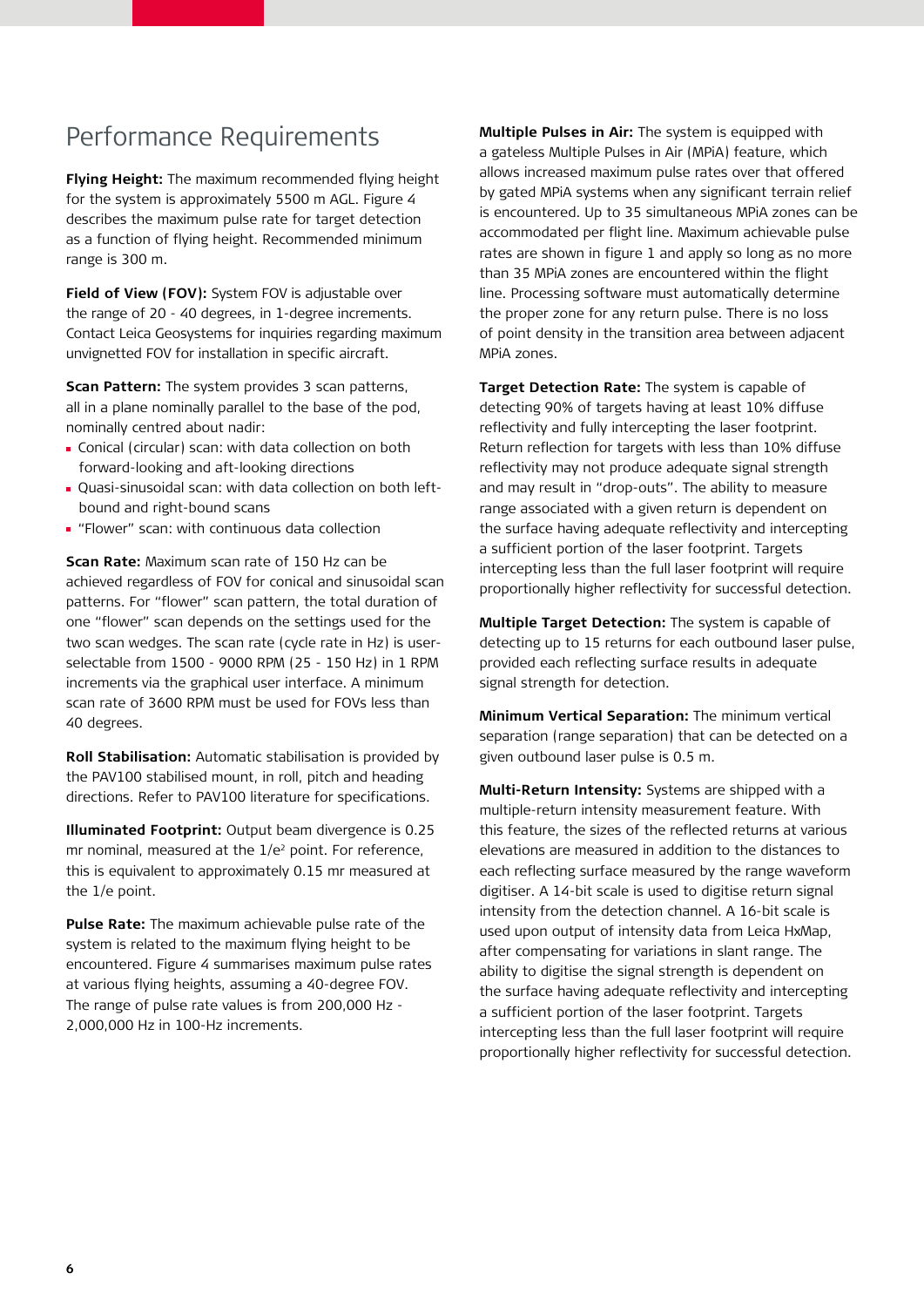**Accuracy:** The system produces data after post-processing with a lateral placement accuracy of 5 – 59 cm and vertical placement accuracy of 9 - 25 cm (one standard deviation) from full-field-filling targets of 10% diffuse reflectivity or greater with atmospheric visibility of 23.5 km or better for flying heights up to 5500 m AGL and nominal FOV of 40 degrees. Accuracy estimates for various flying heights above terrain are shown below and can be provided in detail by using the AeroPlan mission planning template. Estimates below are made assuming a 40-degree FOV,

CNUS5 IMU and a nominal 4 cm GNSS error and target SNR of 13.4 (6.7 minimum). Note that the accuracy estimates below and provided by AeroPlan are conservative, and typical vertical accuracy of <5 cm is achieved at a nominal flying height of 1000 m AGL.

**Side Lobes:** The laser output beam does not have any side lobes outside the main beam.

**Input Voltage:** See "Environmental Requirements".



Fig. 4: Performance envelope for specified detection limit. Note: higher accuracy obtained at lower pulse rates for any given flight height.



Fig. 5: Estimated accuracy (system level, including GNSS/IMU error).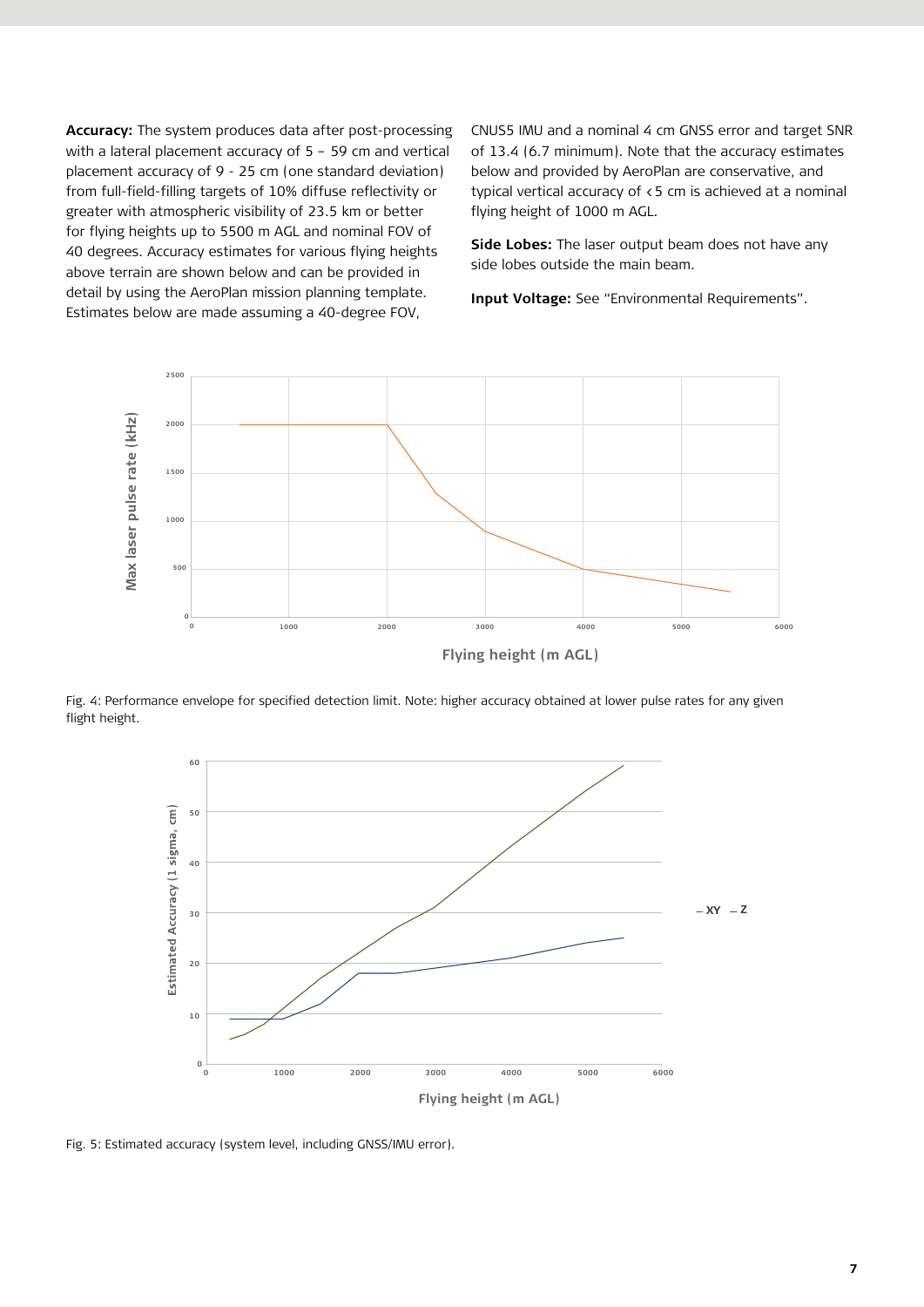**Input Power:** The system is designed to minimise damage due to out-of-range supply voltage. Maximum average power draw is 700 Watts including the PAV100. Peak Power draw is 1000 Watts.

**Reverse Polarity Protection:** The system is designed to sustain accidental exposure to reverse polarity applied to the main power input. The system will not operate under such a condition.

**Laser Output Control:** The system provides control over laser output over an approximate 100:1 range in 1% increments.

**Beam Uniformity:** The laser beam quality shall exhibit an M2 value better than 1.3.

**Warm-Up Time:** The system is ready for use within 6 minutes of application of primary power, assuming startup at 0 °C or higher temperature.

**Duty Cycle:** The system is capable of continuous operation at maximum pulse rate. Recording capacity is defined below.

## Design Requirements

**Laser Output Shutter:** The system has an integrated shutter allowing full output or complete obscuration of the output laser beam. The assembly is remotely actuated using the graphical user interface software. The assembly provides status signals sufficient to allow confirmation of assembly position (closed or open).

**Emission Indicator:** A CDRH-compliant laser emission indicator is provided on the Pod. When the Pod is installed in the aircraft, the emission indicator is readily visible.

**Warning Buzzer:** A CDRH-compliant warning buzzer is incorporated into the Pod.

**OS Installation:** Non-mechanical drive

**OS Protection:** Protected from improper shutdown via EWF or equivalent on Windows 7 (OC60, CC33) or Windows 10 (CC43)

**Data Storage:** Removable SSD (MM30), 2400GB standard

**Recording Capacity:** The system has a nominal recording capacity of > 5 hours on a pair of MM30/2400GB Mass Memory when operating at maximum pulse rate and assuming an average of 2 returns per outbound pulse. Capacity is proportionally longer at lower pulse rates or fewer returns per outbound pulse. Capacity is lower when using waveform recording mode and also depends on waveform rates. Data drives can be swapped in-flight, after system shut-down, re-start and in-air GNSS/IMU initialisation.

**Post-Processing Software:** Software is provided which processes raw data collected in the air and on the DGNSS base station and produces an output data set in WGS84 coordinates. Industry standard LAS 1.4 format is used for output of the post-processed data. Post-processing software is designed to run under all Microsoft Windows 64-bit operating systems Window 10 and higher.



Fig. 6: Close-up of the Leica TerrainMapper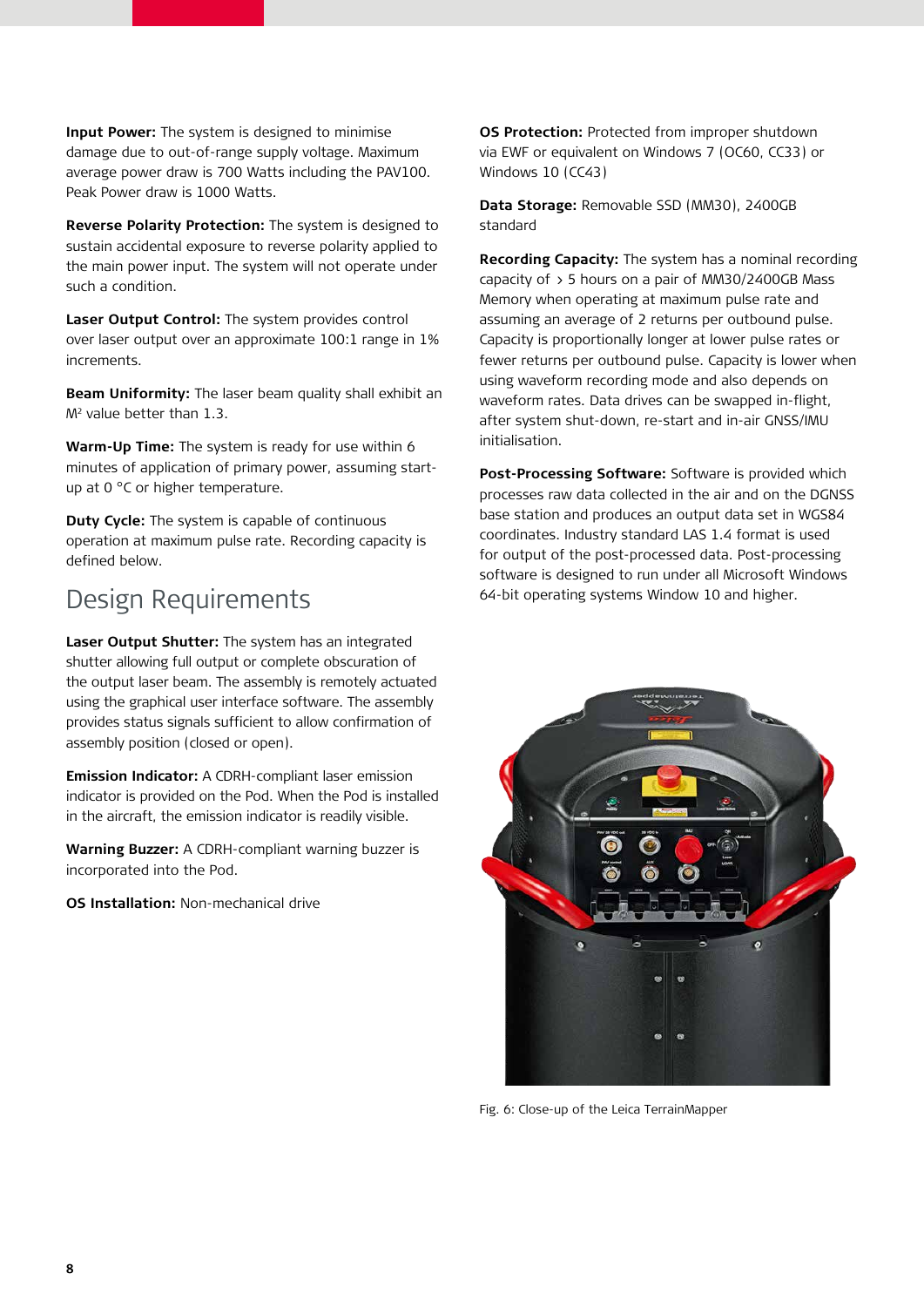# Workflow Software Requirements

Workflow software is designed to meet the following requirements:

**Unified Software Package:** The software provided for processing raw data from the system with the supplied trajectory data must produce all data products without the need to exit and/or export data to additional software packages. All processing must be from a single unified User Interface.

**Point Cloud Generation:** The software must be capable of the following functions:

- **Ingest of raw data from MM30 media**
- **Creation of point cloud**
- Creation of gray-scale intensity image output (i.e., x/y/ intensity images in \*.tif format)
- Radiometric corrections of intensity data for variations in slant range and visibility
- Colorisation of point cloud (-LN variant)
- **Calibration of LiDAR sensor**
- Generation of intra-line QC data including quality of elevation matching in 4 programmable error bands (typically  $\langle 4 \text{ cm}, 4 - 7 \text{ cm}, 7 - 10 \text{ cm}$  and  $\rangle$ 10 cm) including both tabular data and graphical format (ortho view color coded by error level, for quick visual interpretation)
- **Line-to-line registration of LiDAR data strips**
- Generation of line-to-line QC data including quality of elevation matching in 4 programmable error bands (typically  $\left\langle 4 \right\rangle$  cm, 4 - 7 cm, 7 - 10 cm and  $\left\rangle$ 10 cm) including both tabular data and graphical format (ortho view color coded by error level, for quick visual interpretation)

**Point Cloud Viewing:** The software must provide a point cloud viewer accessible from the workflow software menu with the following functions:

- **Point cloud viewing in ortho or perspective views**
- Display of data, color coded by elevation, intensity or both (simultaneous)
- Section tool to allow viewing a limited "slice" of the point cloud with user-defined section thickness. The section tool must not be restricted as to section orientation about a vertical axis
- **Measurement tool to allow measurement between**  locations (slant distance, elevation change, lateral distance) within a section



Fig. 7: Cathedral, St. Gallen, CH, acquired from 1000 m AGL at 130 knots & 40° FOV; 25 points/m2

**Point Cloud Formatting:** Output in LAS 1.4 format, including point cloud color (if -LN variant used):

 **Projection Engine:** Point cloud data can be output in user-selectable projection, datum and geoid. At a minimum, UTM and US State Plane systems must be supported. User-required custom projections or geoid corrections are possible by providing mathematical definitions for custom projections. All coordinate conversions are compatible with CORPSCON.

**Image Generation:** The software must be capable of the following functions:

- **Ingest raw image data from MM30 media**
- Create developed images (de-Bayering)
- **Apply radiometric and geometric calibrations**
- Georeference images
- Create ortho images
- Perform image calibration (IMU boresight)

**Distributed Processing:** The software must provide the ability to delegate processing to multiple processing computer nodes using the HT Condor environment to increase processing speed. The standard deliverable must provide licencing for at least two operator interface nodes and four processing nodes. Software must be scalable to increase the number of processing nodes via additional licences.